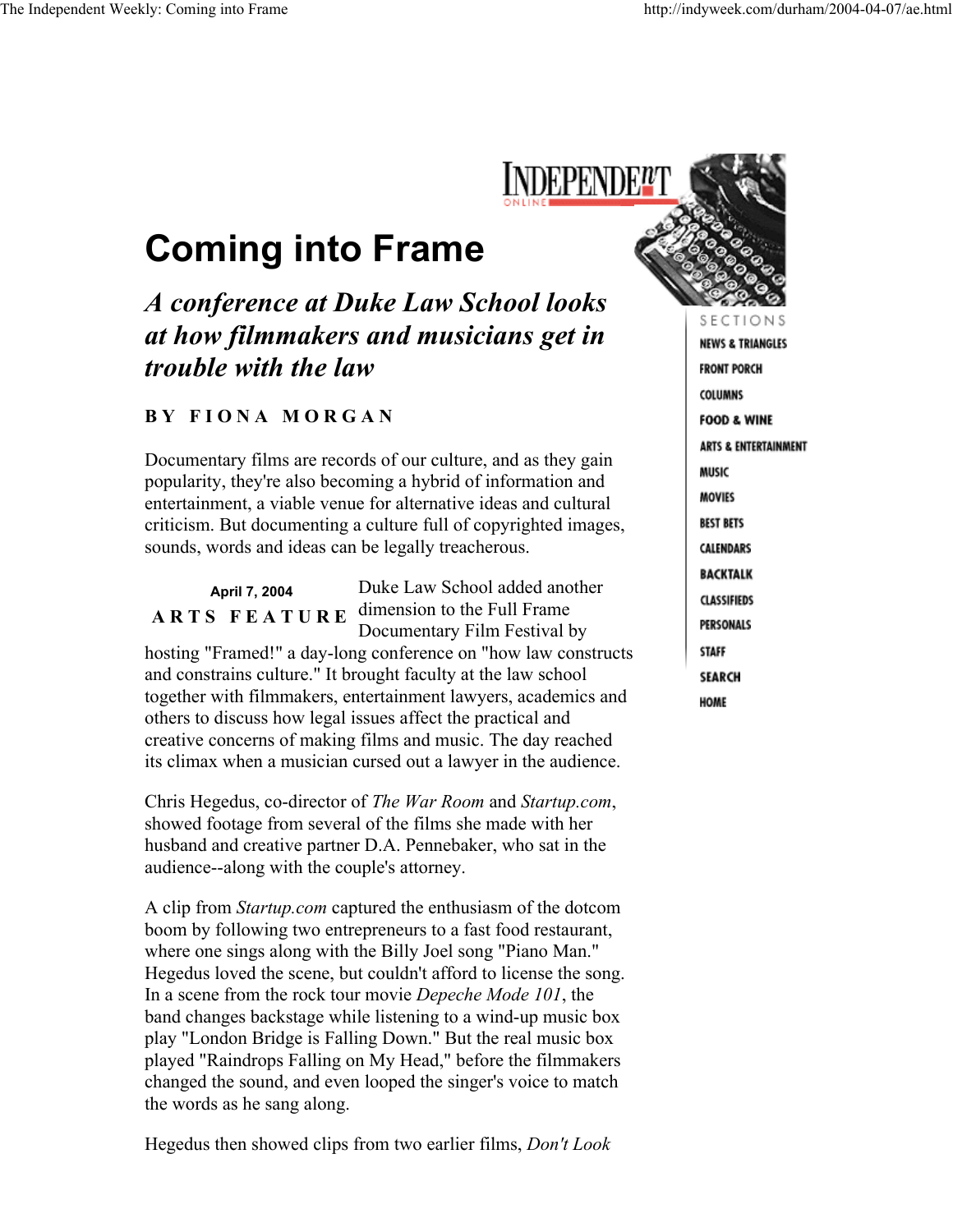*Back*, a documentary about musician Bob Dylan, and *Monterey Pop*, which captures legendary performances by Jimi Hendrix and Janis Joplin. Those clips--particularly the one of Hendrix smashing his guitar--are frequently used without permission by everyone from fellow filmmakers to local TV news stations. And do the filmmakers call their lawyers? Yes indeed.

That's the conundrum: Filmmakers want copyright to protect their work, but they also need a legal framework that doesn't restrict it. "It's complex," Hedgedus said. "All I can say is, there has to be some fairness."

In her mind, it comes down to intention: Hegedus wasn't trying to use the Billy Joel song, she was trying to capture the reality unfolding in front of her. We are, after all, surrounded by media. When filmmakers use material intentionally, she said, that's when they should ask for permission.

This journalistic ethos was echoed by attorney Eric Saltzman, a board member of Creative Commons, who has made several documentaries about legal issues. "Congress shall make no law ... abridging the freedom of speech, or of the press," he said, quoting a portion of the First Amendment. "But we do use copyright to prohibit filmmakers, who are part of the press, from showing what happens."

A filmmaker deals not only with the law, but with the perception of the law in the mind of studio executives and distributors, who aren't often willing to take risks.

John Sloss knows that reality well. He's a Hollywood attorney who finances, produces, licenses and distributes films. Sloss handled several of Full Frame's recent big hits, including *Capturing the Friedmans*, *Spellbound*, *Bowling for Columbine*, *The Fog of War* and this year's biggest buzz, *Super Size Me*, in which the filmmaker eats nothing but McDonald's food for 30 days in order to demonstrate its health effects. "When you see that film," Sloss said, "you'll shake your head and say, 'How was he able to make that film and how was he able to avoid being sued by half of the Fortune 500 companies?'" Sloss said if they could get an insurance company to give them an Errors and Omissions policy, the film could be released.

But even an E&O policy, as they're called in the biz, can't protect you from everything. In fact, *Super Size Me* entered the Sundance film festival with a policy that protected it from everything *except* claims from McDonald's. Its backers decided to ride out the wave of press attention and controversy--which may have been what ultimately protected the film. Rather than sue, McDonald's announced that it would eliminate its Supersize option, denying the decision had any connection to the film.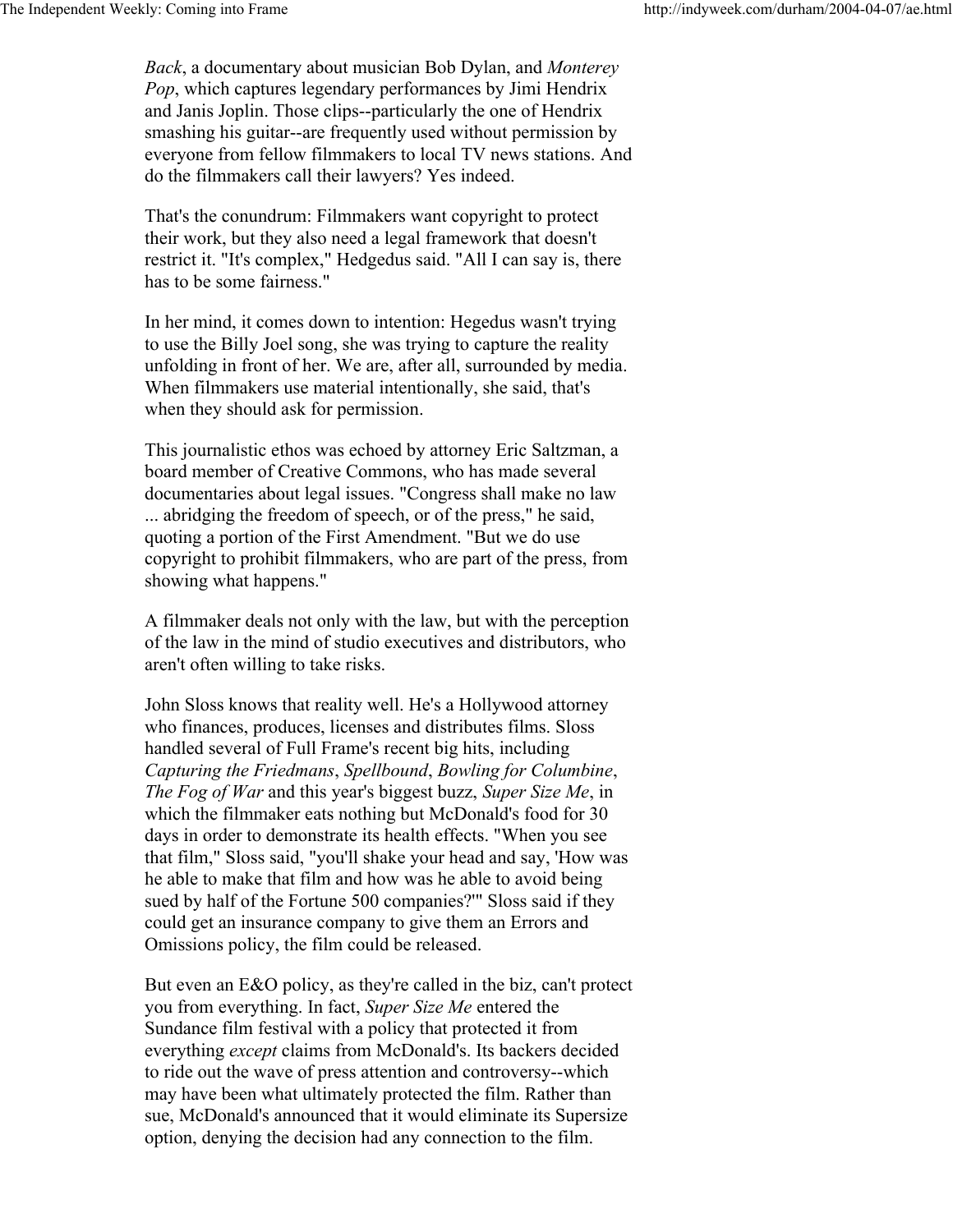How does the commercial success of documentaries affect the argument of protected speech? The second half of the conference put that question in an interesting context by looking at the field of music, in which financial concerns and artistic expression have created a treacherous legal environment for musicians.

"Great composers steal," said Anthony Kelley, quoting Igor Stravinsky. A composer and assistant professor of music at Duke, Kelley used a keyboard and his laptop computer to play selections that illustrated how musically similar, yet stylistically distinct, songs can be. "Twinkle Twinkle, Little Star" sounds a lot like the melody of "What a Wonderful World." "You probably could find a doppelganger for any tune," he said. Classical music is rife with appropriation. Jazz artists quote each other all the time--appropriating material and then making something new of it is the "creative ideal" of jazz, Kelley said.

The conference's most exciting moment took place when Mark Hosler, a founding member of the band Negativland, presented the history of the group's famous fight with the band U2 and Top 40 radio announcer Casey Kasem. The band had come across outtakes of Kasem's radio show in which he went ballistic with frustration, cursing out an engineer and making negative comments about U2, whose song "I Still Haven't Found What I'm Looking For" he was meant to introduce. In 1991, Negativland produced a single that mixed a distorted version of the U2 song with Kasem's expletive-laden remarks. Taking the joke a bit further, they designed the album cover to look like a tweaked copy of the Irish band's logo. American music stores didn't get the joke and the album was widely received as a new U2 release. A \$70,000 lawsuit followed, which Negativland fought for four years.

Hosler tracked the copy of the single that had been sent to U2 to a record store in Athens, Ga., and concluded that it landed in the hands of someone connected to the band R.E.M., whose general counsel Bertis Downs was in the audience at the Duke conference.

"Was it you?" Hosler asked from the podium.

Downs threw up his hands, saying "Guilty."

"Well fuck you," Hosler said to laughter from the audience. "You ruined by life."

"I was confused," Downs said. He sent a copy of the single to U2 because "they were my friends. I'd do it again." Then he added, "I use your book on Fair Use in my entertainment law course."

A red-faced Hosler said the lawsuit had given Negativland the